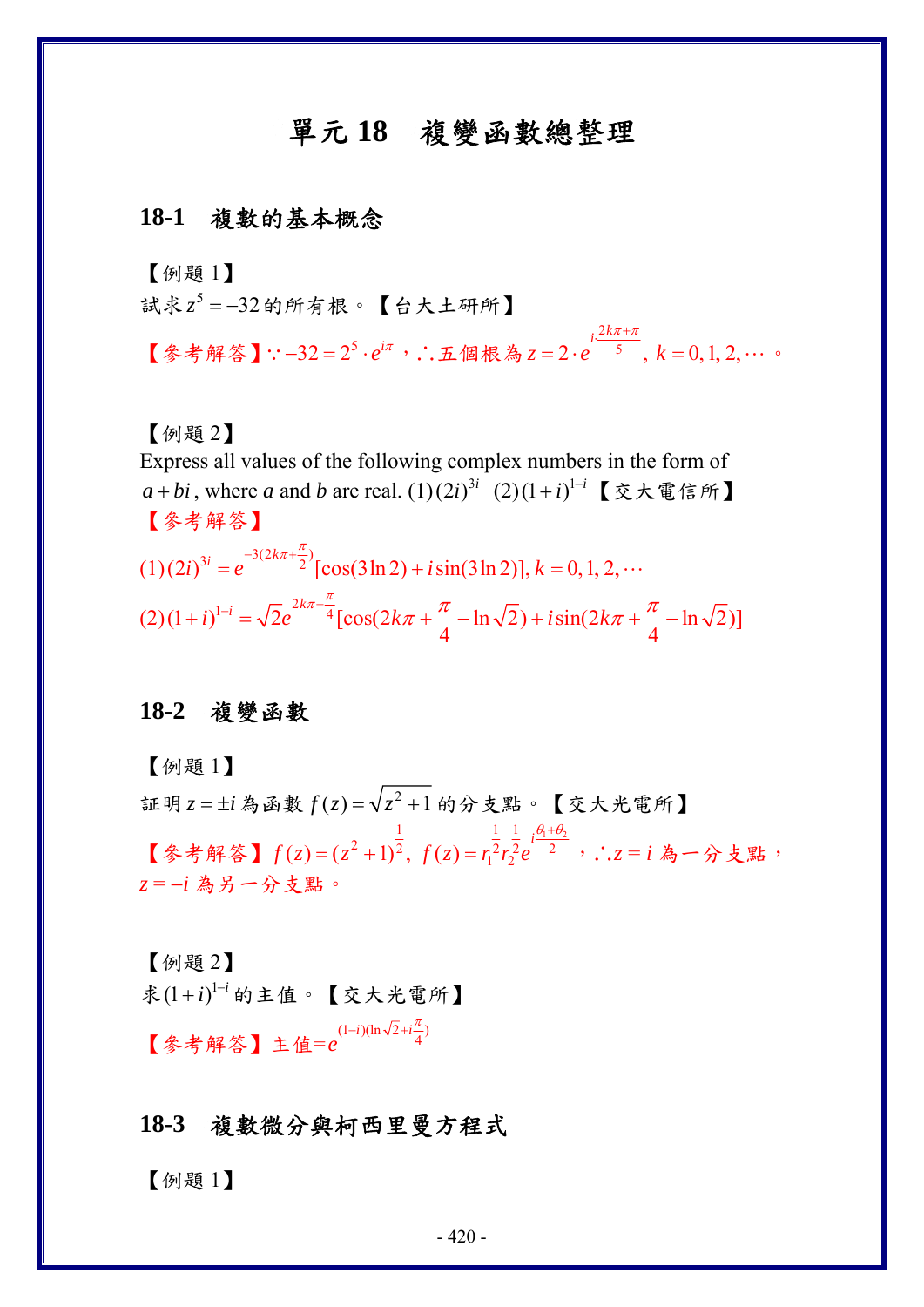Given that  $f(z) = z^2 + iz = u(x, y) + iv(x, y)$  in the complex plane.

(1) Find *u* and *v*.

(2) Determine whether the Cauchy Riemann equations hold or not. 【台科 大電研所】

【參考解答】(1)  $u(x, y) = x^2 - y^2 + y, v(x, y) = 2xy - x$ (2) Cauchy Riemann equations is hold

#### 【例題 2】

A complex function  $f(z)$  is called entire if  $f(z)$  is analytic for all z in complex plane. Determine which of the following complex functions is entire?【中央電研所】

(1) 
$$
f(z) = \text{Re}(z^2)
$$

\n(2)  $f(z) = z - \overline{z}$ 

\n(3)  $f(z) = z + \frac{1}{z}$ 

\n(4)  $f(z) = e^z$ 

\n[ $\oint$  等解等

\n(1)  $\text{Re}(z^2) \mathcal{F} \neq \mathcal{E} \mathcal{B} \neq \mathcal{B}$ 

\n(2)  $z - \overline{z} \mathcal{F} \mathcal{F} \neq \mathcal{B} \neq \mathcal{B}$ 

\n(3)  $\therefore z + \frac{1}{z} \mathcal{F} \mathcal{F} \neq \mathcal{B} \neq \mathcal{B}$ 

\n(4)  $e^z \neq \mathcal{B} \oplus \mathcal{B} \neq \mathcal{B} \oplus \mathcal{B} \neq \mathcal{B} \oplus \mathcal{B} \neq \mathcal{B} \oplus \mathcal{B} \neq \mathcal{B} \oplus \mathcal{B} \neq \mathcal{B} \oplus \mathcal{B} \neq \mathcal{B} \oplus \mathcal{B} \neq \mathcal{B} \oplus \mathcal{B} \neq \mathcal{B} \oplus \mathcal{B} \neq \mathcal{B} \oplus \mathcal{B} \neq \mathcal{B} \oplus \mathcal{B} \neq \mathcal{B} \oplus \mathcal{B} \neq \mathcal{B} \oplus \mathcal{B} \neq \mathcal{B} \oplus \mathcal{B} \neq \mathcal{B} \oplus \mathcal{B} \neq \mathcal{B} \oplus \mathcal{B} \neq \mathcal{B} \oplus \mathcal{B} \neq \mathcal{B} \oplus \mathcal{B} \neq \mathcal{B} \oplus \mathcal{B} \neq \mathcal{C} \oplus \mathcal{B} \oplus \mathcal{C} \oplus \mathcal{C} \oplus \mathcal{C} \oplus \mathcal{C} \oplus \mathcal{C} \oplus \mathcal{C} \oplus \mathcal{C} \oplus \mathcal{C} \oplus \mathcal{C} \oplus \mathcal{C} \oplus \mathcal{C} \oplus \mathcal{C} \oplus \mathcal{C} \oplus \mathcal{C} \oplus \mathcal{C$ 

【例題 3】

決定下列各函數奇點的位置及種類:

(1) 
$$
e^{\frac{1}{z}}
$$
 (2)  $\sin \frac{1}{z}$  (3)  $\frac{1}{\sin \frac{1}{z}}$  (4)  $\frac{\sin z}{z}$  [5,1]  $\frac{1}{z}$  [6,1]  $\frac{1}{z}$  [7,1]  $\frac{1}{z}$  [8,1]  $\frac{1}{z}$  (1)  $z = 0$  紂  $e^{\frac{1}{z}}$  的本性奇異駅 (2)  $z = 0$ 為  $\sin \frac{1}{z}$  的本性奇異駅 (3)  $z = \frac{1}{n\pi} \left( \frac{1}{n\pi} \right) \frac{1}{\sin \frac{1}{z}}$  的軍極駅 (一階極駅) (4)  $z = 0$ 為  $\frac{\sin z}{z}$  的可去除的奇異駅

**18-4** 柯西積分定理與積分公式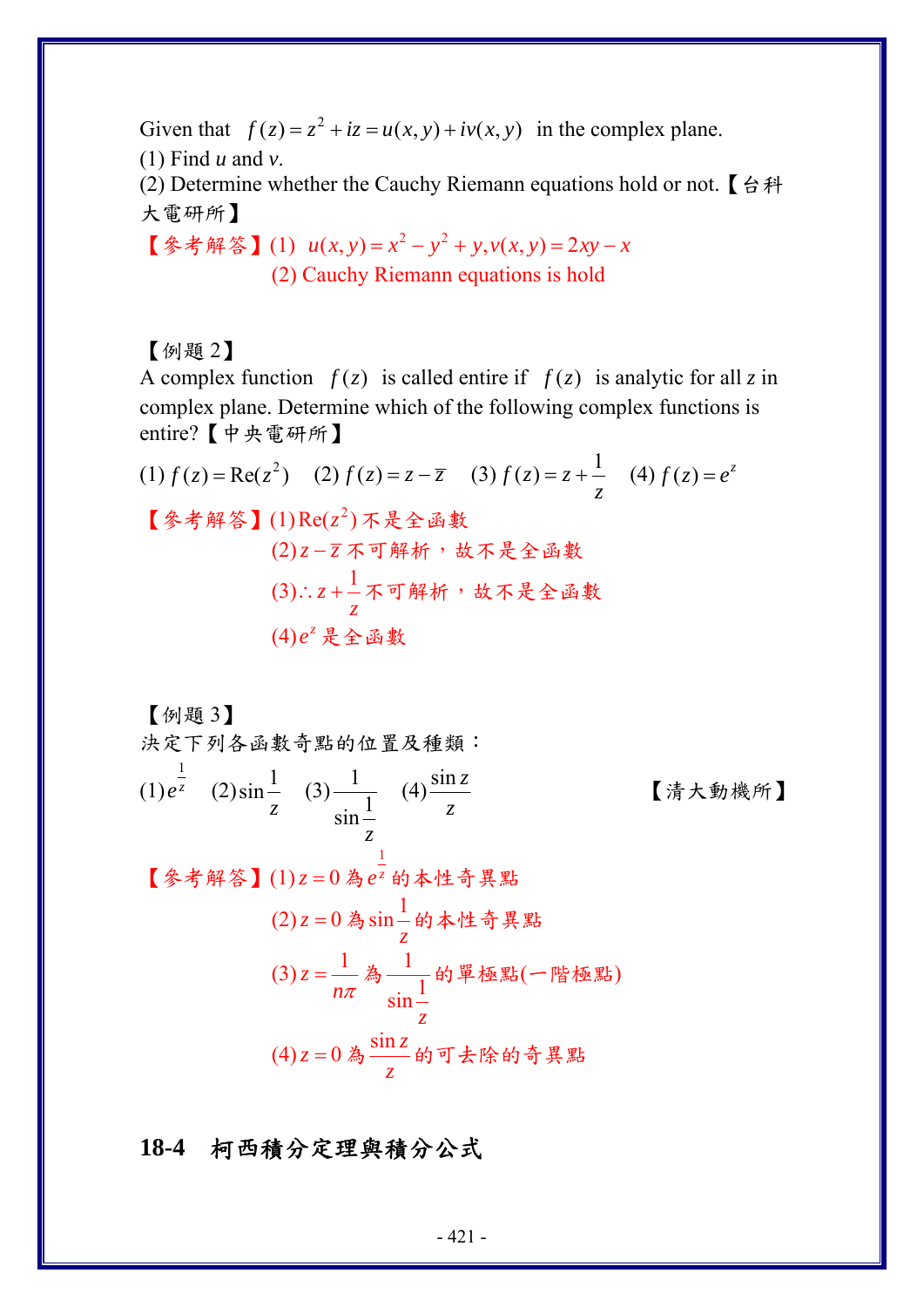[例題 1]  
計算6<sub>$$
z^2-2z
$$</sub>  
研究 $\frac{7z-6}{z^2-2z}$   
研究 $\frac{1}{z}$   
[ $\oint_c \frac{7z-6}{z^2-2z} dz = 6\pi i$ 

### 【例題 2】

(1)State the Cauchy integral formula and the Laurent expansion theorem. (2) Find all the possible Laurent series about  $z = 0$  for the complex-valued function  $f(z) = \frac{1}{1 - z}(z = x + iy)$ , by using the Laurent expansion theorem only.【台大土研所】 【参考解答】(1) $a_n = \frac{1}{2\pi i} \oint_{C_i} \frac{f(u)}{(u-a)^{n+1}} du, n = 0, \pm 1, \pm 2,$  $=\frac{1}{2\pi i}\oint_{C_i}\frac{J(u)}{(u-a)^{n+1}}du, n=0, \pm 1, \pm 2, \cdots$  $(2) f(z) = \frac{1}{1-z} = 1 + z + z^2 + \dots + z^n$  $=\frac{1}{1-z}$  = 1 + z + z<sup>2</sup> + ... + z<sup>n</sup> + ...

# **18-5** 無窮級數與勞倫茲級數

 $C_z^2 - 2$ 

【例題 1】

Expand 
$$
f(z)
$$
 in a Laurent series valid for  $1 < |z| < 3$ , where

\n
$$
f(z) = \frac{1}{(z+1)(z+3)} \cdot \mathbf{K} \, \vec{\mathbf{x}} \, \vec{\mathbf{x}} + 4\mathcal{H} \, \vec{\mathbf{m}} \, \vec{\mathbf{s}} \, \vec{\mathbf{m}} \, \mathbf{M}
$$
\n
$$
\begin{bmatrix} \n\hat{\mathbf{x}} + \hat{\mathbf{m}} \, \hat{\mathbf{x}} \\ \n\hat{\mathbf{x}} + \hat{\mathbf{m}} \, \hat{\mathbf{x}} \n\end{bmatrix}
$$
\n(1)  $\vec{\mathbf{x}} |z| > 1$ ,  $\frac{1}{z+1} = \frac{1}{z} - \frac{1}{z^2} + \frac{1}{z^3} - \frac{1}{z^4} + \cdots$ 

\n(2)  $\vec{\mathbf{x}} |z| < 3$ ,  $\frac{1}{z+1} = \frac{1}{3} \left( 1 - \frac{z}{3} + \frac{z^2}{9} - \frac{z^3}{27} + \cdots \right)$ 

\n(3)  $\vec{\mathbf{x}} |z| < 3$ ,  $\frac{1}{z+1} = \cdots - \frac{1}{2z^4} + \frac{1}{2z^3} - \frac{1}{2z^2} + \frac{1}{2z} - \frac{1}{6} + \frac{z}{18} - \frac{z^2}{54} + \frac{z^3}{162} - \cdots$ 

### **18-6** 留數定理與積分計算

【例題 1】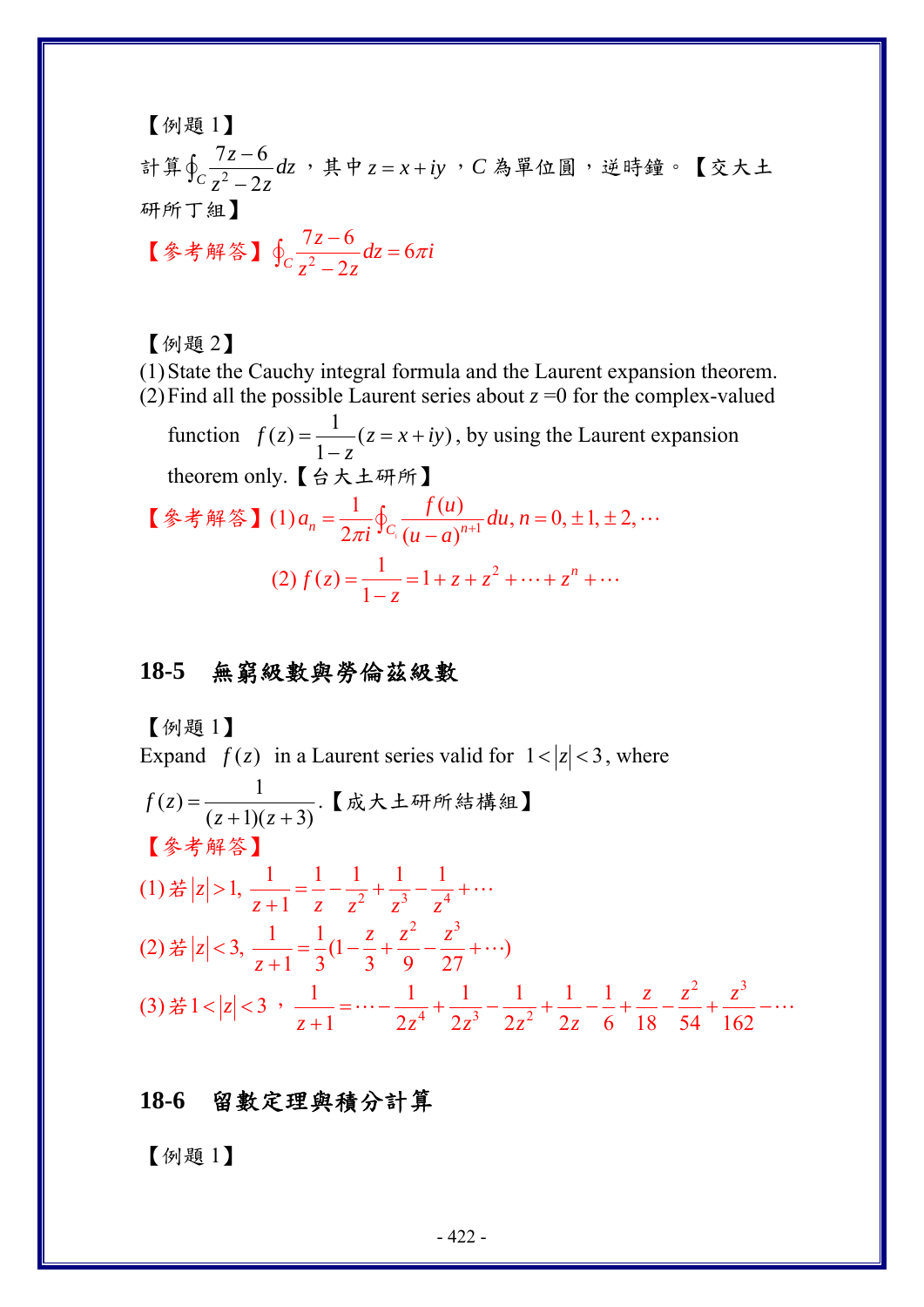If 
$$
f(z) = \frac{z^8 + 1}{z^3(z^2 + 2)(2z^2 + 1)}
$$
, find the residue of  $f(z)$  at  $z = 0$ .

[例
$$
\sqrt{\frac{e^{iz}}{1+z^2}} \approx \mathbb{S}^2 \quad \text{[} \quad \text{1:} \quad \text{[} \quad \text{[} \quad \text{[t]} \quad \text{[t]} \quad \text{[t]} \quad \text{[t]} \quad \text{[t]} \quad \text{[t]} \quad \text{[t]} \quad \text{[t]} \quad \text{[t]} \quad \text{[t]} \quad \text{[t]} \quad \text{[t]} \quad \text{[t]} \quad \text{[t]} \quad \text{[t]} \quad \text{[t]} \quad \text{[t]} \quad \text{[t]} \quad \text{[t]} \quad \text{[t]} \quad \text{[t]} \quad \text{[t]} \quad \text{[t]} \quad \text{[t]} \quad \text{[t]} \quad \text{[t]} \quad \text{[t]} \quad \text{[t]} \quad \text{[t]} \quad \text{[t]} \quad \text{[t]} \quad \text{[t]} \quad \text{[t]} \quad \text{[t]} \quad \text{[t]} \quad \text{[t]} \quad \text{[t]} \quad \text{[t]} \quad \text{[t]} \quad \text{[t]} \quad \text{[t]} \quad \text{[t]} \quad \text{[t]} \quad \text{[t]} \quad \text{[t]} \quad \text{[t]} \quad \text{[t]} \quad \text{[t]} \quad \text{[t]} \quad \text{[t]} \quad \text{[t]} \quad \text{[t]} \quad \text{[t]} \quad \text{[t]} \quad \text{[t]} \quad \text{[t]} \quad \text{[t]} \quad \text{[t]} \quad \text{[t]} \quad \text{[t]} \quad \text{[t]} \quad \text{[t]} \quad \text{[t]} \quad \text{[t]} \quad \text{[t]} \quad \text{[t]} \quad \text{[t]} \quad \text{[t]} \quad \text{[t]} \quad \text{[t]} \quad \text{[t]} \quad \text{[t]} \quad \text{[t]} \quad \text{[t]} \quad \text{[t]} \quad \text{[t]} \quad \text{[t]} \quad \text{[t]} \quad \text{[t]} \quad \text{[t]} \quad \text{[t]} \quad \text{[t]} \quad \text{[t]} \quad \text{[t]} \quad \text{[t]} \quad \text{[t]} \quad \text{[t]} \quad \text{[t
$$

【例題 3】 Determine the order of each pole and the residue of the function 2  $f(z) = \frac{1 - e^{2z}}{z^4}$ *z*  $=\frac{1-e^{2z}}{4}$ .【成大機械所】 【參考解答】z=0為三階極點, :  $\text{Res}(z=0) = -\frac{4}{3}$ ∴  $\text{Re } s(z=0) = -\frac{1}{2}$  •

【例題 4】 Evaluate  $\oint_C \sin z \left[ \frac{1}{z-5} + \frac{1}{(z-5)^2} \right] dz$ , where *C* is any simple closed path enclosing *z* = 5.【北科大電研所】 【参考解答】Res( $z = 5$ ) = sin5 + cos5

【例題 5】 Evaluate 2  $c \frac{z}{2z-1} dz, C : |z|=1$  $\frac{z^2}{z}dz$ ,  $C$  *z*  $|z|$  $\oint_C \frac{z}{2z-1}$ *dz*, *C* : |z| = 1.【成大土研所甲組】 【參考解答】 2  $c_{2z-1}$  <sup>2</sup> 2  $\frac{z^2}{d}dz = \frac{\pi}{2}i$ *z*  $\oint_C \frac{z}{2z-1} dz = \frac{\pi}{2}$